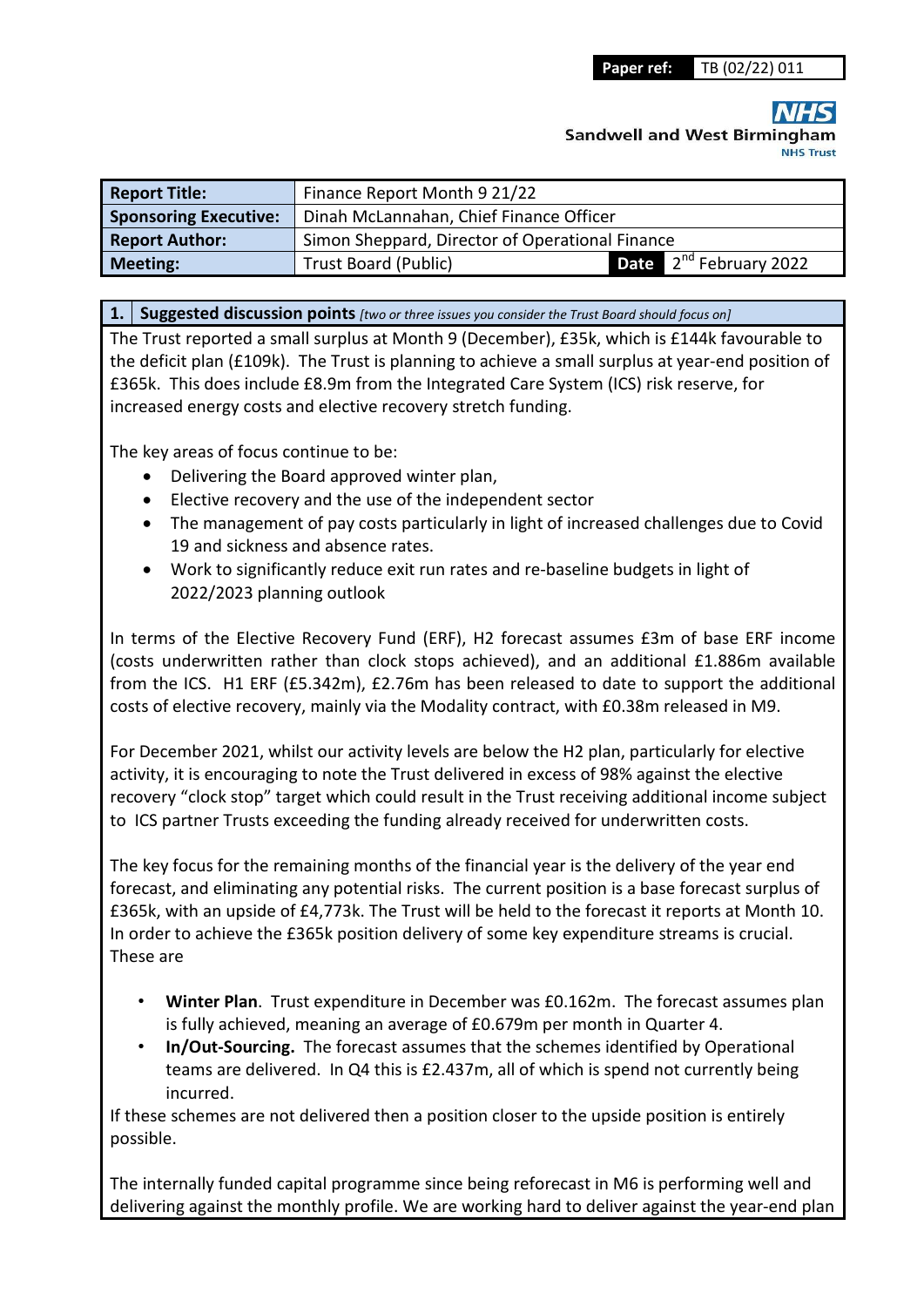but small slippage is possible in Q4. This also includes the 4 schemes funded through the Targeted Investment Fund (TIF).

The Midland Metropolitan University Hospital (MMUH) capital programme adverse variance year to date has reduced by £6.5m in December to £18.4m. The programme is forecast to deliver the £170m plan, with the key action to secure a revised cash flow forecast from Balfour Beatty.

Cash balances remain strong at £56.5m at 31 December – and the Trust is now reporting consistent Better Payment Practice Code (BPPC) compliance, paying more than 95% of invoices due within 30 days of receipt.

| Alignment to our Vision [indicate with an 'X' which Strategic Objective this paper supports] |  |                                 |  |                             |  |  |  |  |  |  |  |  |  |
|----------------------------------------------------------------------------------------------|--|---------------------------------|--|-----------------------------|--|--|--|--|--|--|--|--|--|
| <b>Our Patients</b>                                                                          |  | <b>Our People</b>               |  | <b>Our Population</b>       |  |  |  |  |  |  |  |  |  |
| To be good or outstanding in                                                                 |  | To cultivate and sustain happy, |  | To work seamlessly with our |  |  |  |  |  |  |  |  |  |
| everything that we do                                                                        |  | productive and engaged staff    |  | partners to improve lives   |  |  |  |  |  |  |  |  |  |

**3. Previous consideration** *[where has this paper been previously discussed?]*

Clinical Leadership Executive, 25 January 2022 Finance, Investment and Performance Committee, 28 January 2022

#### **4. Recommendation(s)**

The Trust Board is asked to:

**a. NOTE** and discuss the year to date financial position

**b. NOTE** and discuss the year end forecast

**c. NOTE** the 22/23 planning process and timescales

| 5. I                              |                     |                   |              |  |   |  | <b>Impact</b> [indicate with an 'X' which governance initiatives this matter relates to and where shown elaborate] |  |
|-----------------------------------|---------------------|-------------------|--------------|--|---|--|--------------------------------------------------------------------------------------------------------------------|--|
| <b>Trust Risk Register</b>        |                     | 3688, 3689        |              |  |   |  |                                                                                                                    |  |
| <b>Board Assurance Framework</b>  | $x$ SBAF 9, SBAF 10 |                   |              |  |   |  |                                                                                                                    |  |
| <b>Equality Impact Assessment</b> |                     | Is this required? | v            |  | N |  | $\vert x \vert$ If 'Y' date completed                                                                              |  |
| <b>Quality Impact Assessment</b>  |                     | Is this required? | $\checkmark$ |  | N |  | $x$ If 'Y' date completed                                                                                          |  |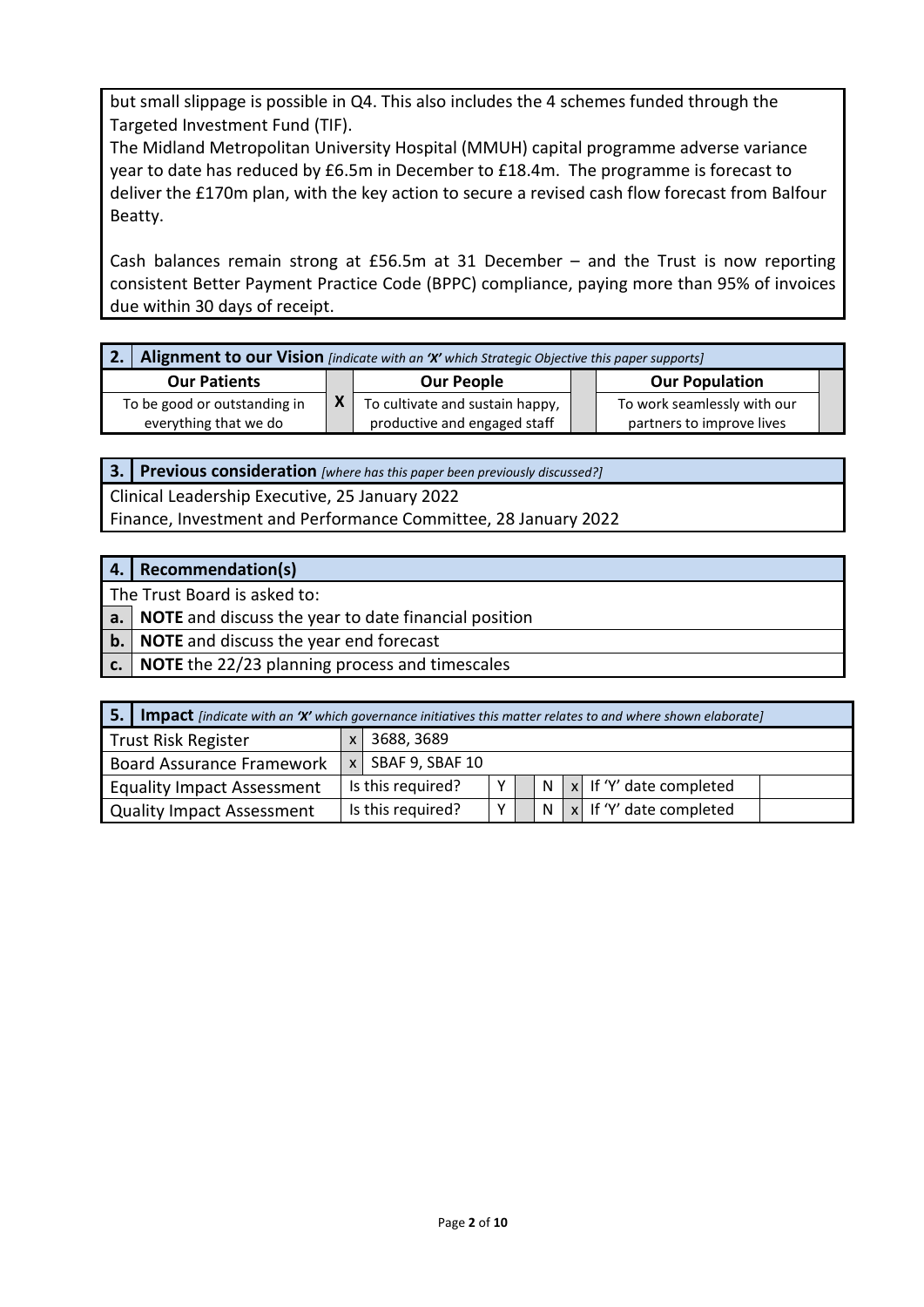#### **SANDWELL AND WEST BIRMINGHAM NHS TRUST**

### **Report to the Public Trust Board: 2nd February 2022**

#### **Finance Report Month 9**

#### **1. Introduction or background**

1.1 This report describes the key issues in relation to financial performance year to date against the 21/22 financial plan, reflecting H1 (April – Sept 21) and H2 (Oct 21 – March 22) performance.

#### **2. Income and Expenditure 21/22**

- 1.2 The Trust reported a small favourable surplus at Month 9 (to 31 December 2021) of £35k. This was £144k favourable to the deficit plan of £109k. The Finance, Investment & Performance Committee (FIPC) have discussed the year to date position in detail, including risks and mitigations.
- 1.3 The key focus for the remaining months of the financial year is the delivery of the year end forecast. The current position is a base forecast surplus of £365k, with an upside of £4,773k. The Trust will be held to the forecast reported at Month 10. Access to the Integrated Care System (ICS) risk reserve (£8.9m secured for the Trust), predominately linked to the increases energy costs.
- 2.1 Activity levels are shown in Annex 3. The table below summarises actual performance against the Plan for H2 against the key activity types.

|                                 |           | H <sub>2</sub> - YTD |           |          |
|---------------------------------|-----------|----------------------|-----------|----------|
| <b>Activity Run Rate by POD</b> | Plan      | Actual               | $+/-$     | $+/-$    |
| Community                       | 170,906   | 156,787              | $-14,119$ | $-8.3%$  |
| <b>Elective Admissions</b>      | 11,880    | 9,999                | $-1,881$  | $-15.8%$ |
| <b>Emergency Admissions</b>     | 13,743    | 12,382               | $-1,361$  | $-9.9%$  |
| <b>Emergency Departments</b>    | 55,676    | 56,207               | 531       | 1.0%     |
| <b>Excess Bed Days</b>          | 2,155     | 1,754                | $-401$    | $-18.6%$ |
| Maternity Pathway               | 4,409     | 4,163                | $-246$    | $-5.6%$  |
| <b>Neonatal Unit</b>            | 2,793     | 3,051                | 258       | 9.2%     |
| <b>OP New Attendances</b>       | 46,698    | 52,558               | 5,860     | 12.5%    |
| <b>OP Procedures</b>            | 33,357    | 25,895               | $-7,462$  | $-22.4%$ |
| <b>OP Review Attendances</b>    | 65,294    | 66,854               | 1,560     | 2.4%     |
| OP Non Face to Face             | 40,546    | 23,690               | $-16,856$ | $-41.6%$ |
| <b>Other Contract Lines</b>     | 979,747   | 921,967              | $-57,781$ | $-5.9%$  |
| <b>Unbundled Activity</b>       | 18,776    | 15,088               | $-3,688$  | $-19.6%$ |
| <b>Total</b>                    | 1,445,980 | 1,350,395            | $-95,585$ | $-6.6%$  |

2.2 Despite the underperformance on activity, it is encouraging to note that the "clock stops", which are the metric for securing elective recovery funding (ERF) in the second half of this financial year are in excess of 98% (target 89%). Subject to overall system performance this could result in the Trust securing additional income if collectively the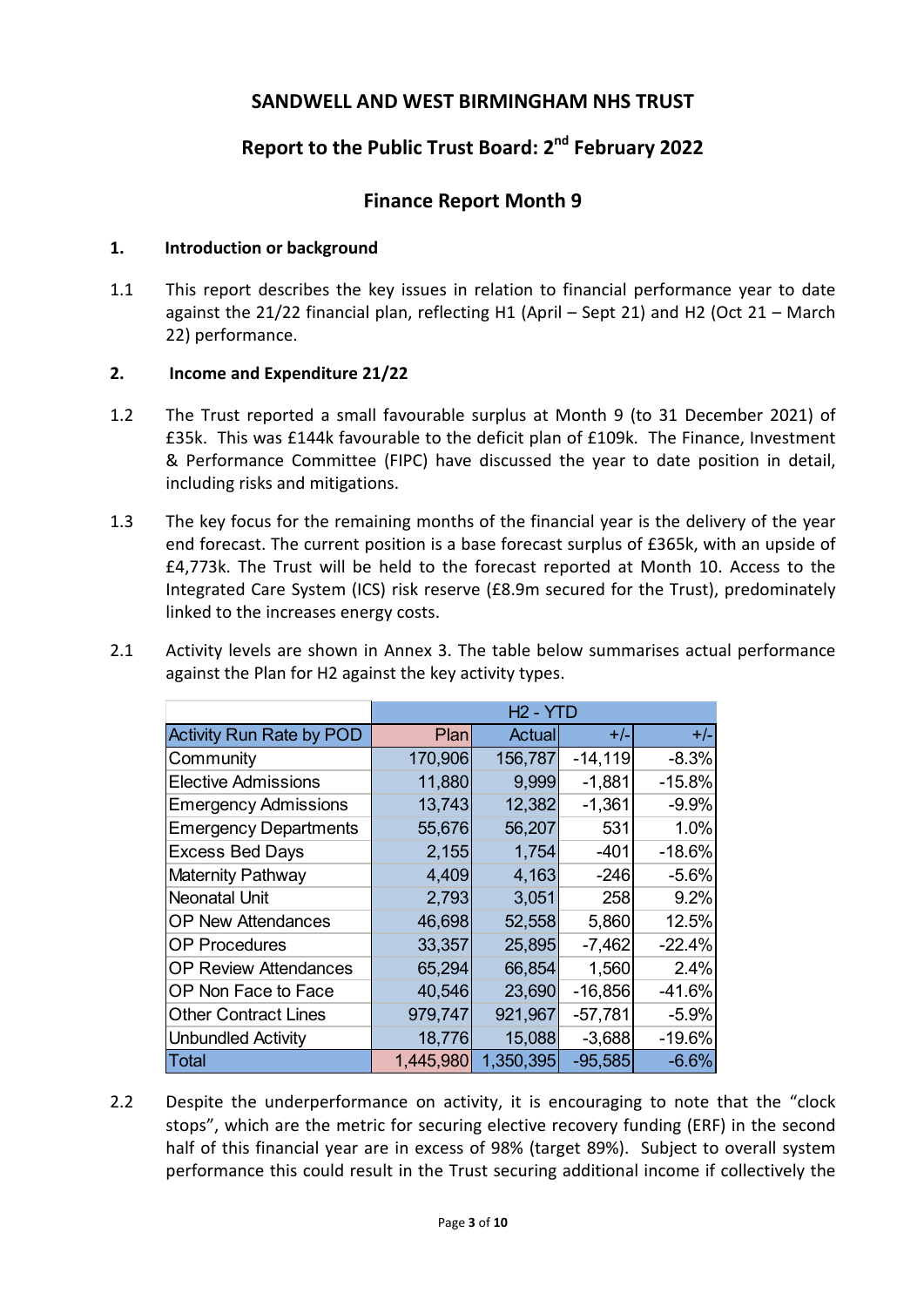system exceeds the value of costs underwritten in H2. Our current activity performance is more of a concern when considered alongside the planning guidance for 2223 which expects 104% by value and 110% by pathway compared to pre-pandemic activity levels. The FIPC will consider a total planned care delivery plan for 2223 at its meeting in February, including identification of internal capacity, insourcing and outsourcing.

#### **3. Capital and Cash**

- 3.1 Please see Annex 2 for detail. The 2122 capital programme got off to a slow start, and whilst the Trust is still forecasting to plan, following a detailed review of the schemes during October, close scrutiny of the schemes has been maintained by the Capital Monitoring Group.
- 3.2 The Trust is forecasting to deliver against the approved capital plan although some slippage is possible in Q4 given continued supply chain issues caused mainly by the pandemic.
- 3.3 The cash balance at the end of 2020/21 financial year was £71.405m. Of this, £26.230m was funding being held for payments due in April on the MMUH scheme. The Trust is forecasting that cash will reduce to c£26m by the end of the financial year, based on an expected breakeven I&E performance, with the year to date balance being £56.5m.
- 3.4 The month 6 Board Report set out actions required to achieve the BPPC target of paying 95% of invoices (not disputed) within 30 days of receipt.
- 3.5 The key action that has pushed the Trust over the target has been to measure performance against invoice received date (in accordance with the guidance) rather than the invoice date itself. All of 2122 data has been reworked using this rule and the Trust has met the target by value in 8 out of 9 months since April 2021. Further actions include;
	- Increasing the number of BACS processing runs each week (Q4 of 21/22)
	- Planned trust wide communications to encourage timely receipting and dispute resolution (February 2022)
	- Implementing a Supplier Portal enabling suppliers to upload invoices directly and allow them to see and assist in progress on invoice approval and payment
	- Working with Oracle to identify Invoice hold information in specific circumstances which allows us to exclude the invoice from our performance measure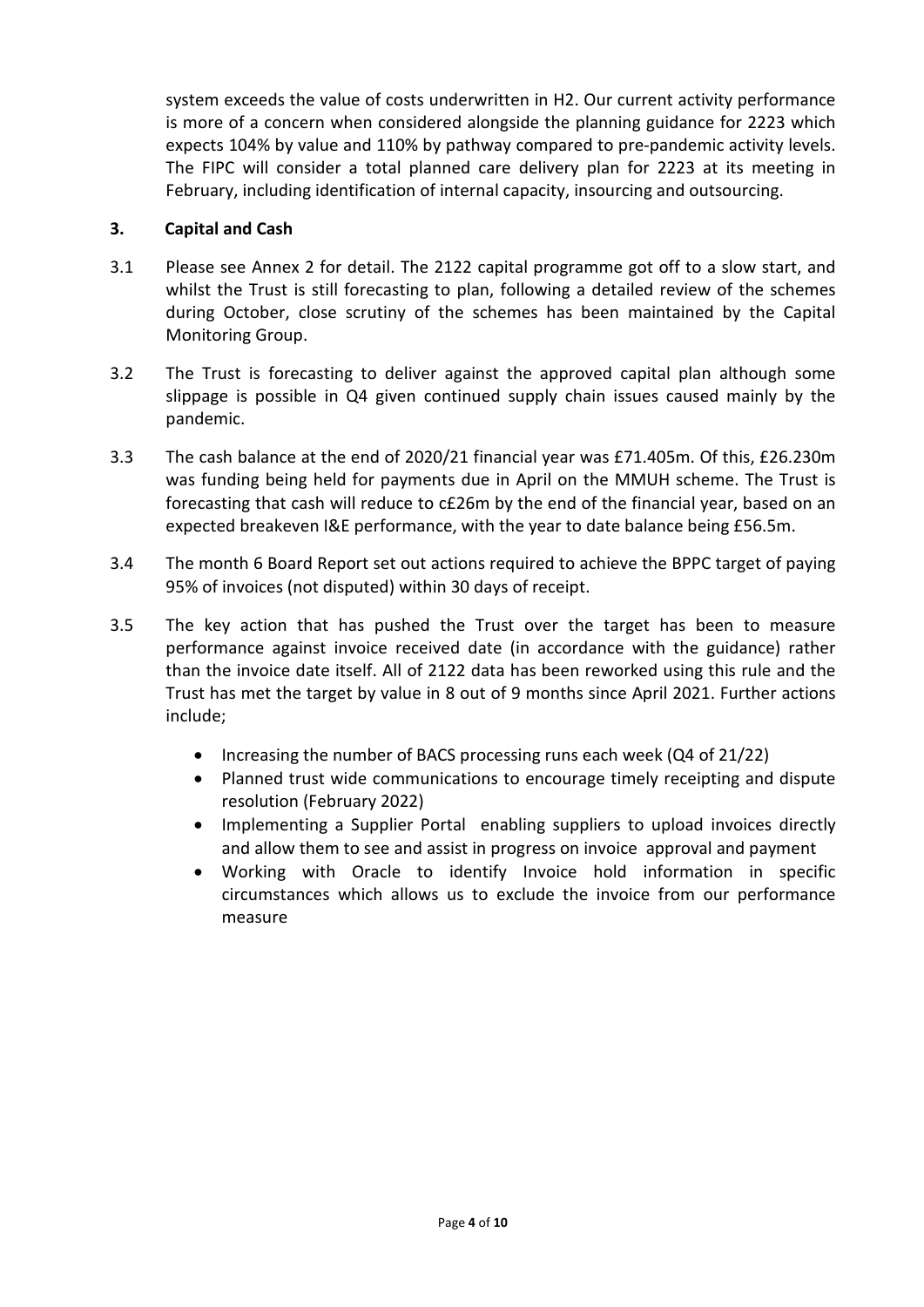

#### **4. Planning 2022/23**

- 4.1 Formal guidance for 2022/23 planning has been published which confirmed the planning timetable will be extended to the end of April 2022, with draft plans due in mid-March. At the time of writing a detailed timetable within the Integrated Care System are still to be confirmed, and discussions on the approach have started.
- 4.2 The Board is asked to note that the Trust's internal planning has commenced under the Executive leadership of the Chief Finance Officer. A draft plan will be presented to the Clinical Leadership Executive, the Finance Investment & Performance Committee and the Trust Board during the next reporting cycle.
- 4.3 The plan will make reference to the 10 priorities within the national guidance and ensure alignment between these priorities, our own internal priorities, activity/capacity, workforce and finance. This will not be an easy balance to achieve. The key next step in the internal timetable is meetings with the Clinical Groups and Corporate Directorates.

#### **5. Recommendations**

- 5.1 The Trust Board is asked to:
	- a. Note and discuss the year to date financial position
	- b. Note and discuss the year end forecast
	- c. Note the 22/23 planning process and timescales

**Simon Sheppard Director of Operational Finance 24 January 2022** 

**Annex 1: Key Financial Headlines Annex 2: 2122 Capital Programme Annex 3: Elective Recovery Fund Annex 4: Statement of Financial Position Annex 5: Financial Risks**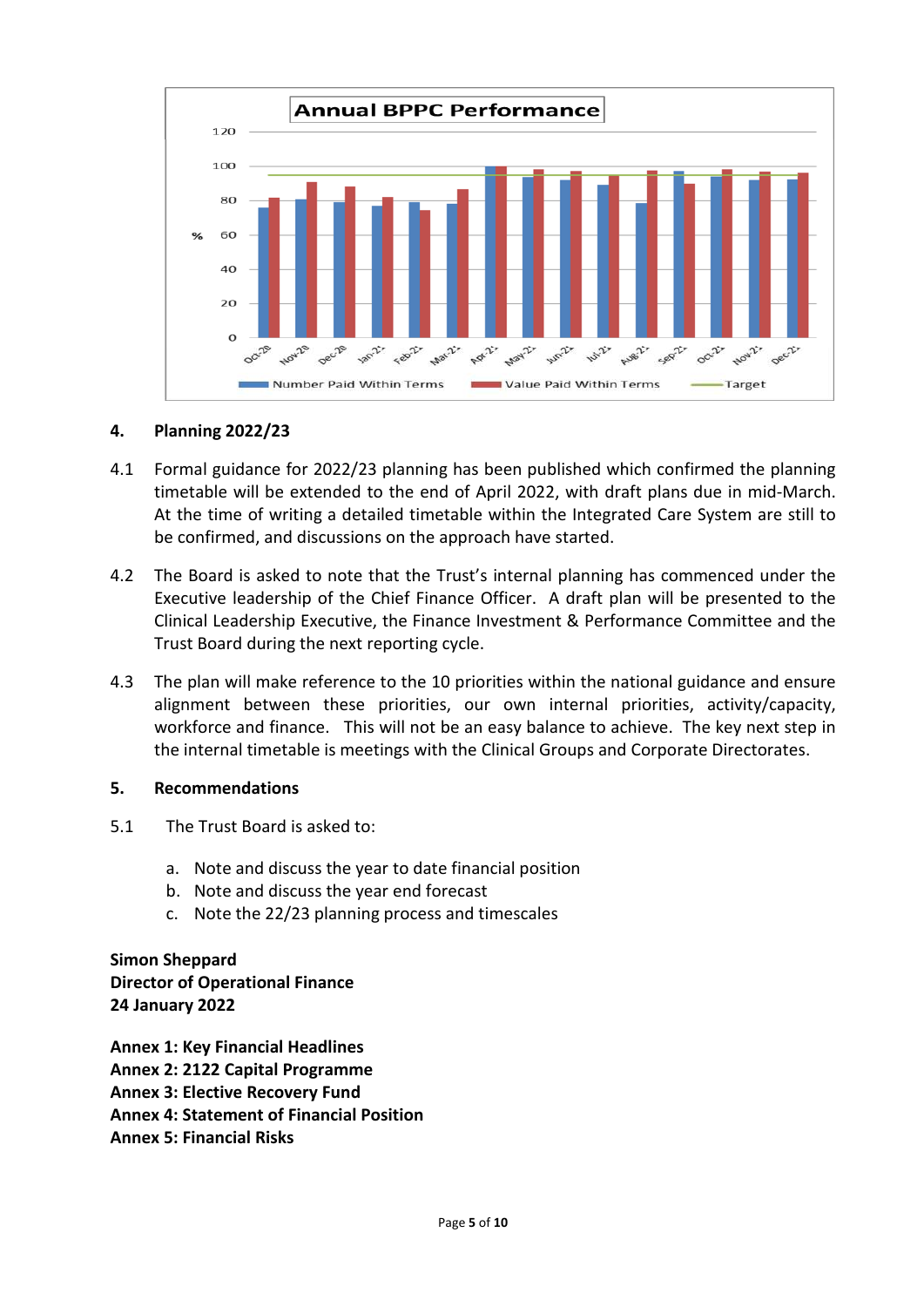## **NHS Sandwell and West Birmingham**

#### **Annex 1 - Key Financial Headlines**

|              |                                 | In Month<br>In Month |                                      | In Month               |        |  | <b>YTD</b> | <b>YTD</b>          | <b>YTD</b> |          | Y/end      | Y/end                                | Y/end          |
|--------------|---------------------------------|----------------------|--------------------------------------|------------------------|--------|--|------------|---------------------|------------|----------|------------|--------------------------------------|----------------|
|              |                                 | Plan                 | <b>Actual</b>                        | Variance<br><b>£ms</b> |        |  | Plan       | <b>Actual</b>       |            | Variance | Plan       | Forecast                             | Variance       |
|              |                                 | <b>£ms</b>           | <b>£ms</b>                           |                        |        |  | <b>fms</b> | <b>fms</b>          | <b>£ms</b> |          | <b>£ms</b> | <b>fms</b>                           | <b>£ms</b>     |
| áÍ           | <b>I&amp;E Performance</b>      | (0.03)               | $0.03$ <sup><math>\circ</math></sup> |                        | 0.06   |  | (0.11)     | 0.03                |            | 0.14     | 0.00       | $0.37$ <sup><math>\odot</math></sup> | 0.37           |
| 裕            | <b>NHSI Agency Ceiling</b>      | 0.87                 | $1.45$ <sup>O</sup>                  |                        | (0.59) |  | 8.05       | 12.75               |            | (4.70)   | 10.65      |                                      | $18.56$ (7.91) |
| ☎            | Efficiency Programme (CIP)      | 1.10                 | 0.68                                 |                        | (0.42) |  | 9.91       | $5.52$ <sup>O</sup> |            | (4.38)   | 13.21      |                                      | 8.33 $(4.88)$  |
| 臨            | Capital Expenditure (Excl MMUH) | 1.56                 | 1.22                                 |                        | 0.34   |  | 14.91      | 9.14                |            | 5.77     | 21.63      | 23.10                                | (1.47)         |
| 晦            | Capital Expenditure (MMUH)      | 6.24                 | 12.77                                |                        | (6.53) |  | 159.89     | 141.47              |            | 18.43    | 170.41     | 170.30                               | 0.11           |
| $\mathbf{f}$ | Cash Balance                    | 30.20                | 56.47                                |                        | 26.27  |  | 30.20      | 56.47               |            | 26.27    | 25.50      | 25.25                                | (0.25)         |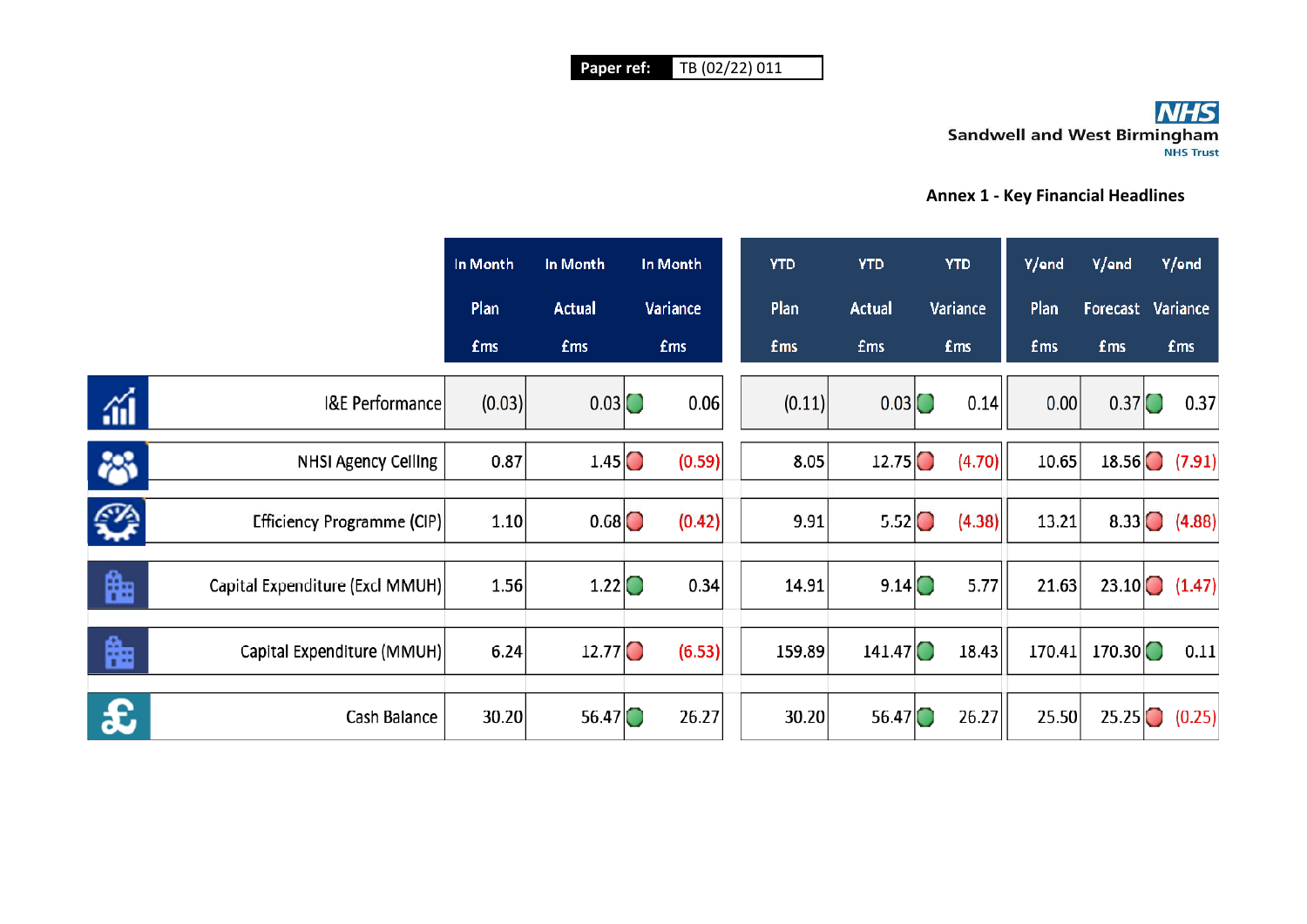#### **Annex 2- 2122 Capital Programme**

| SANDWELL & WEST BIRMINGHAM HOSPITALS NHS TRUST |                                                |               |                        |                          |                           |                          |                   |  |  |
|------------------------------------------------|------------------------------------------------|---------------|------------------------|--------------------------|---------------------------|--------------------------|-------------------|--|--|
|                                                | Summary Capital Expenditure: FY 2021/22 to P09 |               |                        |                          |                           |                          |                   |  |  |
|                                                | <b>Annual</b>                                  |               | <b>Year to Date</b>    |                          | <b>Year End Forecast</b>  |                          |                   |  |  |
|                                                | <b>Original Plan</b><br>£000s                  | Plan<br>£000s | <b>Actual</b><br>£000s | <b>Variance</b><br>£000s | <b>NHSI Plan</b><br>£000s | <b>Forecast</b><br>£000s | Variance<br>£000s |  |  |
| <b>Internal - Self Financing</b>               |                                                |               |                        |                          |                           |                          |                   |  |  |
| <b>Estates</b>                                 | 7,566                                          | 4,324         | 2,284                  | 2,040                    | 8,236                     | 7,452                    | 784               |  |  |
| IT                                             | 7,046                                          | 5,228         | 3,234                  | 1,994                    | 7,046                     | 6,061                    | 985               |  |  |
| Medical equipment                              | 3,616                                          | 2,709         | 976                    | 1,733                    | 3,616                     | 3,616                    | 0                 |  |  |
| Charity                                        | 85                                             | 40            | 0                      | 40                       | 85                        | 85                       | 0                 |  |  |
| Sub total                                      | 18,313                                         | 12,301        | 6,495                  | 5,806                    | 18,983                    | 17,214                   | 1,769             |  |  |
| <b>External - PDC</b>                          |                                                |               |                        |                          |                           |                          |                   |  |  |
| <b>STP Reconfiguration</b>                     | 500                                            | 500           | 500                    | $\boldsymbol{0}$         | 500                       | 500                      |                   |  |  |
| PDC BMEC Diagnostic Hub Equipment              | 670                                            | 504           | 0                      | 504                      | $\mathcal{O}$             | $\mathcal{O}$            | $\Omega$          |  |  |
| TIF Schemes (Equipment & PACU Expansion)       | 0                                              | 0             | $\Omega$               | $\mathcal{O}$            | $\overline{O}$            | 1,818                    | $-1,818$          |  |  |
| Sub total                                      | 1,170                                          | 1,004         | 500                    | 504                      | 500                       | 2,318                    | $-1,818$          |  |  |
| <b>MMUH - PDC</b>                              |                                                |               |                        |                          |                           |                          |                   |  |  |
| Midland Met Construction Cost to Complete      | 170,406                                        | 159,899       | 141,465                | 18,434                   | 170,406                   | 170,302                  | 104               |  |  |
| MHCLG - Midland Met Learning Campus            | O                                              | O             | 294                    | $-294$                   | $\mathcal{O}$             | 1,200                    | $-1,200$          |  |  |
| <b>TOTAL</b>                                   | 189,889                                        | 173,204       | 148,754                | 24,450                   | 189,889                   | 191,034                  | $-1,145$          |  |  |
| <b>Technical-IFRIC12</b>                       |                                                |               |                        |                          |                           |                          |                   |  |  |
| <b>BTC &amp; MES</b>                           | 2,142                                          | 1,606         | 1,848                  | $-242$                   | 2,142                     | 2,366                    | $-224$            |  |  |
| <b>Trust Wide Programme</b>                    | 192,031                                        | 174,810       | 150,602                | 24,208                   | 192,031                   | 193,400                  | $-1,369$          |  |  |
|                                                |                                                |               |                        |                          |                           |                          |                   |  |  |

An overspend of £1,369k, however, a Plan adjustment is expected for the TIF schemes resulting in a revised underspend of £449k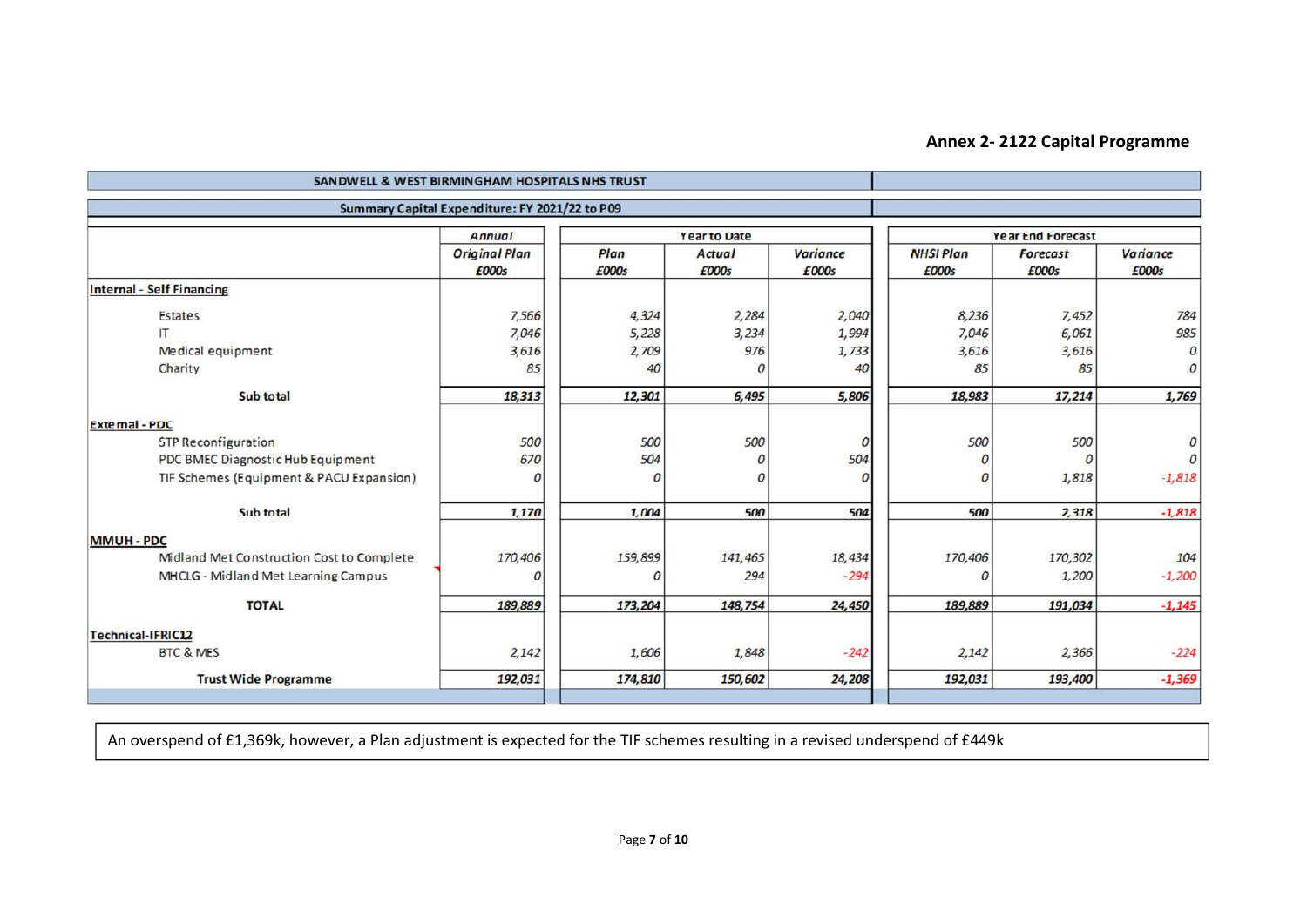#### **Annex 3 -Elective Recovery Fund & Activity levels**

|                                                                          | $Apr-21$    | M ay-21     | $Jun-21$  | $Jul-21$     | $Aug-21$     | <b>Sep-21</b>  | H1 FOT       |
|--------------------------------------------------------------------------|-------------|-------------|-----------|--------------|--------------|----------------|--------------|
|                                                                          | £           |             | £         | £            |              |                | £            |
| Performance Against Lower Threshold @ 100% Tariff                        |             |             |           |              |              |                |              |
| Total DC, EL, OPP, OP                                                    |             |             |           |              |              |                |              |
| Sandwell and West Birmingham Hospitals NHS Trust                         | 1,592,224   | 1, 842, 787 | 1,556,881 | $-335,739$   | $-1,176,623$ | $-727.736$     | 2,751,794    |
| The Dudley Group NHS Foundation Trust                                    | 734,646     | 875,046     | 34,925    | $-1,365,190$ | $-1,954,305$ | $-1,587,136$   | $-3,262,014$ |
| The Roy al Wolverhampton NHS Trust                                       | 2.821.723   | 3,729,405   | 2.647.975 | 572,549      | 74,628       | $-1,040,810$   | 8, 805, 469  |
| Walsall Healthcare NHS Trust                                             | 837, 337    | 866,866     | 762.726   | $-687,001$   | $-311.692$   | $-948,994$     | 519,242      |
| Independent Sector Providers - NHS Black Country and West Birmingham CCG | 360.574     | 271,784     | $-38,343$ | 782.211      | 626,772      | 31,421         | 2.034.419    |
| Total                                                                    | 6, 346, 504 | 7,585,888   | 4,964,164 | $-1,033,171$ | $-2,741,221$ | $-4, 273, 255$ | 10,848,910   |
| <b>Split of Net System Position</b>                                      |             |             |           |              |              |                |              |
| Amount over LT below UT                                                  | 5, 512, 934 | 4,081,276   | 2,343,230 | $-1,033,171$ | $-2,741,221$ | $-4, 273, 255$ | 3, 889, 793  |
| Amount over UT                                                           | $\Omega$    | 3,556,767   | 2,357,260 |              |              | $\circ$        | 5,914,028    |
| Total                                                                    | 5,512,934   | 7,638,044   | 4,700,490 | $-1,033,171$ | $-2,741,221$ | $-4,273,255$   | 9,803,821    |
| Funding                                                                  |             |             |           |              |              |                |              |
| Amount over LT below UT @100%                                            | 6,290.736   | 4,081,276   | 2.343.230 | $\Omega$     | $\Omega$     | $\Omega$       | 12,715,242   |
| Amount over UT @ 120%                                                    | $\circ$     | 4, 199, 132 | 2,828,713 | $\circ$      | 0            | $\circ$        | 7.027.845    |
| Total                                                                    | 6,290,736   | 8,280,408   | 5,171,942 | $\circ$      | $\circ$      | $\mathbf{o}$   | 19,743,086   |
| For Non J SFE and PFRs                                                   |             |             |           |              |              |                |              |
| Sandwell and West Birmingham Hospitals NHS Trust                         | 1,592,224   | 1,984,260   | 1,765,795 | $\circ$      | $\circ$      | $\circ$        | 5, 342, 279  |
| The Dudley Group NHS Foundation Trust                                    | 700,592     | 872,697     | 26,771    | $\circ$      | $\circ$      | $\circ$        | 1,600,060    |
| The Roy al Wolverhampton NHS Trust                                       | 2.822.101   | 4, 176, 162 | 2.247.378 | $\circ$      | $\Omega$     | $\circ$        | 9, 245, 642  |
| Walsall Healthcare NHS Trust                                             | 798,523     | 915, 197    | 604.091   | $\Omega$     | $\circ$      | $\circ$        | 2.317.811    |
| Independent Sector Providers - NHS Black Country and West Birmingham CCG | 377,295     | 332.092     |           | $\circ$      | $\Omega$     | $\circ$        | 709,387      |
| Total                                                                    | 6,290,736   | 8,280,408   | 4,644,035 | $\circ$      | $\circ$      | $\mathbf{o}$   | 19,215,180   |

| <b>Run Rate and H2 Plan</b>     |         |         |         |               |         |         |          |               |         |          |           |         |         |         |          |            |           |          |
|---------------------------------|---------|---------|---------|---------------|---------|---------|----------|---------------|---------|----------|-----------|---------|---------|---------|----------|------------|-----------|----------|
|                                 |         |         |         |               |         |         |          |               |         |          |           |         |         |         |          |            |           |          |
|                                 | Apr-21  | Ma      | Jun-21  | <b>Jul-21</b> | Aug-21  | Sep-21  | $Oct-21$ | <b>Nov-21</b> |         | $Dec-21$ |           | Jan-22  | Feb-22  | Mar-22  |          | $H2 - YTD$ |           |          |
| <b>Activity Run Rate by POD</b> | Actuall | Actual  | Actuall | Actual        | Actual  | Actual  | Actual   | <b>Actual</b> | Plan    | Actual   |           | Plan    | Plan    | Plan    | Planl    | Actual     | $+/-$     | $+/-$    |
| Community                       | 56,235  | 56,810  | 59,064  | 59,582        | 57,243  | 52,419  | 52,673   | 54,803        | 56,881  | 49,311   | $-7,570$  | 56,881  | 56,881  | 56,88   | 170,906  | 156,787    | $-14,119$ | $-8.3%$  |
| Elective Admissions             | 2,208   | 2,603   | 3,419   | 3,374         | 3,224   | 3,243   | 3,257    | 3,451         | 3,869   | 3,291    | $-578$    | 3,775   | 3,548   | 4,049   | 11,880   | 9,999      | $-1,881$  | $-15.8%$ |
| <b>Emergency Admissions</b>     | 3,722   | 3,970   | 3,913   | 4,124         | 4,028   | 4.116   | 4,181    | 4,123         | 4,581   | 4.078    | $-503$    | 4,581   | 4,581   | 4,581   | 13,743   | 12,382     | $-1,361$  | $-9.9%$  |
| <b>Emergency Departments</b>    | 16,189  | 18,356  | 18,987  | 19,022        | 18,309  | 19,055  | 19,766   | 18,797        | 18,559  | 17,644   | $-915$    | 18,559  | 18,559  | 18,559  | 55,676   | 56,207     | 531       | 1.0%     |
| <b>Excess Bed Days</b>          | 393     | 394     | 661     | 608           | 703     | 852     | 687      | 838           | 718     | 229      | $-489$    | 718     | 718     | 7181    | 2,155    | 1,754      | $-401$    | $-18.6%$ |
| Maternity Pathway               | 1,409   | .493    | 1,374   | .507          | .400    | .583    | 1,376    | 1,443         | 1,470   | .344     | $-126$    | .470    | 1,470   | .470    | 4,409    | 4,163      | $-246$    | $-5.6%$  |
| Neonatal Unit                   | 837     | .139    | 1,084   | 1.141         | 1,080   | 903     | 974      | 973           | 931     | 1.104    | 173       | 931     | 931     | 931     | 2,793    | 3,051      | 258       | 9.2%     |
| <b>OP New Attendances</b>       | 16,033  | 17,662  | 20,053  | 19,021        | 17,714  | 18,952  | 17,718   | 18,723        | 14,053  | 16,117   | 2,064     | 13,969  | 14,373  | 15,569  | 46,698   | 52,558     | 5,860     | 12.5%    |
| <b>OP Procedures</b>            | 8,372   | 8,796   | 10,111  | 9,336         | 8,097   | 9,193   | 8,914    | 9,309         | 10,897  | 7,672    | $-3,225$  | 10,930  | 11,328  | 11,358  | 33,357   | 25,895     | $-7,462$  | $-22.4%$ |
| <b>IOP Review Attendances</b>   | 22,044  | 22,476  | 25,707  | 23,711        | 21,626  | 24,261  | 22,384   | 24,065        | 20,191  | 20,405   | 214       | 20,759  | 22,453  | 23,403  | 65,294   | 66,854     | 1,560     | 2.4%     |
| OP Non Face to Face             | 7,306   | 7,046   | 7,152   | 6,879         | 7,128   | 7,387   | 7,644    | 8,573         | 13,886  | 7,473    | $-6,413$  | 16,930  | 15,515  | 17,349  | 40,546   | 23,690     | $-16,856$ | $-41.6%$ |
| <b>Other Contract Lines</b>     | 310.367 | 301.814 | 363.381 | 352.489       | 326.382 | 304.025 | 296.461  | 319.068       | 326.582 | 306.438  | $-20.144$ | 326.582 | 326.582 | 326.582 | 979,747  | 921,967    | $-57,781$ | $-5.9%$  |
| Unbundled Activity              | 4,892   | 5.778   | 5,869   | 5,414         | 4,982   | 5,305   | 4,981    | 5,568         | 6,259   | 4,539    | $-1.720$  | 6,259   | 6,259   | 6,259   | 18,776   | 15,088     | $-3,688$  | $-19.6%$ |
| Total                           | 450.007 | 448.337 | 520.775 | 506.208       | 471.916 | 451.294 | 441.016  | 469.734       | 478.876 | 439.645  | $-39.23'$ | 482.344 | 483.197 | 487.709 | .445.980 | 1.350.395  | $-95,585$ | $-6.6%$  |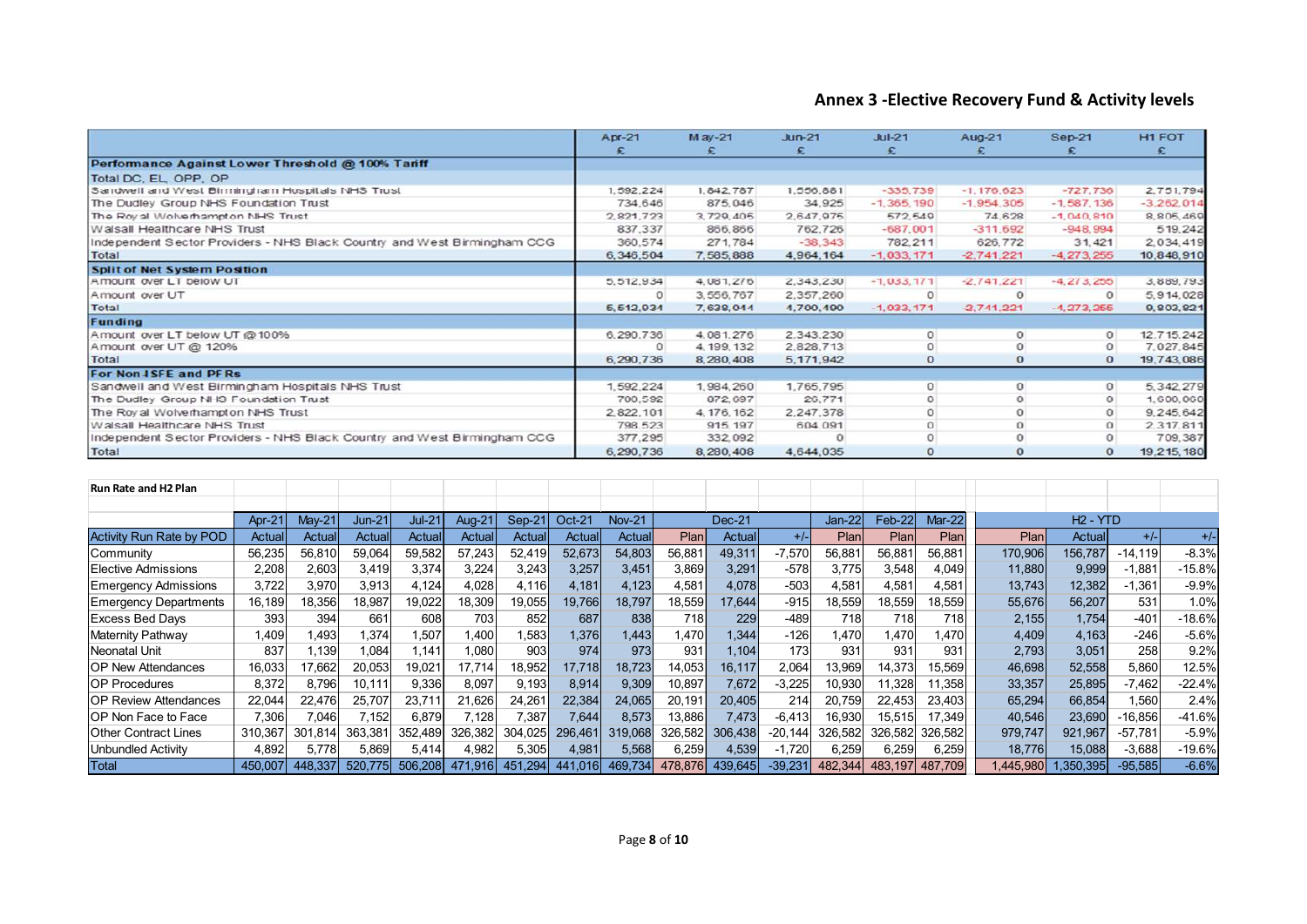**NHS Sandwell and West Birmingham NHS Trust** 

**Annex 4- Statement of Financial Position** 

#### Sandwell & West Birmingham Hospitals NHS Trust STATEMENT OF FINANCIAL POSITION 2021/22

|                                                                        | <b>Balance as at</b><br>31st March<br>2021 | <b>Balance as at</b><br>31st<br>December<br>2021 | <b>Forecast</b><br>31st March<br>2022 |
|------------------------------------------------------------------------|--------------------------------------------|--------------------------------------------------|---------------------------------------|
|                                                                        | £000                                       | £000                                             | £000                                  |
| <b>Non Current Assets</b>                                              |                                            |                                                  |                                       |
| Property, Plant and Equipment                                          | 681,148                                    | 815,261                                          | 850,928                               |
| Intangible Assets<br><b>Investment Assets</b>                          | 218<br>0                                   | 194<br>0                                         | 218                                   |
| Trade and Other Receivables                                            | 100                                        | 100                                              |                                       |
|                                                                        |                                            |                                                  |                                       |
| <b>Current Assets</b>                                                  |                                            |                                                  |                                       |
| <i><u><b>Inventories</b></u></i><br><b>Trade and Other Receivables</b> | 3.437<br>29,858                            | 3,437<br>36,487                                  | 3,437<br>29,858                       |
| Cash and Cash Equivalents                                              | 71.441                                     | 56,513                                           | 25,252                                |
| <b>Current Liabilities</b>                                             |                                            |                                                  |                                       |
| Trade and Other Payables                                               | (97.217)                                   | (113,002)                                        | (52, 828)                             |
| Provisions                                                             | (1,067)                                    | (950)                                            | (1,067)                               |
| <b>Borrowings</b>                                                      | (1,553)                                    | (1,556)                                          | (1,553)                               |
| DH Loan                                                                |                                            |                                                  |                                       |
| <b>Non Current Liabilities</b>                                         |                                            |                                                  |                                       |
| <b>Provisions</b>                                                      | (3, 529)                                   | (3, 529)                                         | (3,529)                               |
| <b>Borrowings</b>                                                      | (25, 911)                                  | (24, 621)                                        | (24, 111)                             |
| DH Loan                                                                |                                            |                                                  |                                       |
|                                                                        | 656,925                                    | 768,334                                          | 826,605                               |
| <b>Financed By</b>                                                     |                                            |                                                  |                                       |
|                                                                        |                                            |                                                  |                                       |
| <b>Taxpayers Equity</b><br><b>Public Dividend Capital</b>              | 486,117                                    | 597,635                                          | 655,797                               |
| Retained Eamings reserve                                               | 153,089                                    | 152,980                                          | 153,089                               |
| <b>Revaluation Reserve</b>                                             | 8,661                                      | 8,661                                            | 8,661                                 |
| Other Reserves                                                         | 9,058                                      | 9,058                                            | 9,058                                 |
|                                                                        | 656,925                                    | 768,334                                          | 826,605                               |